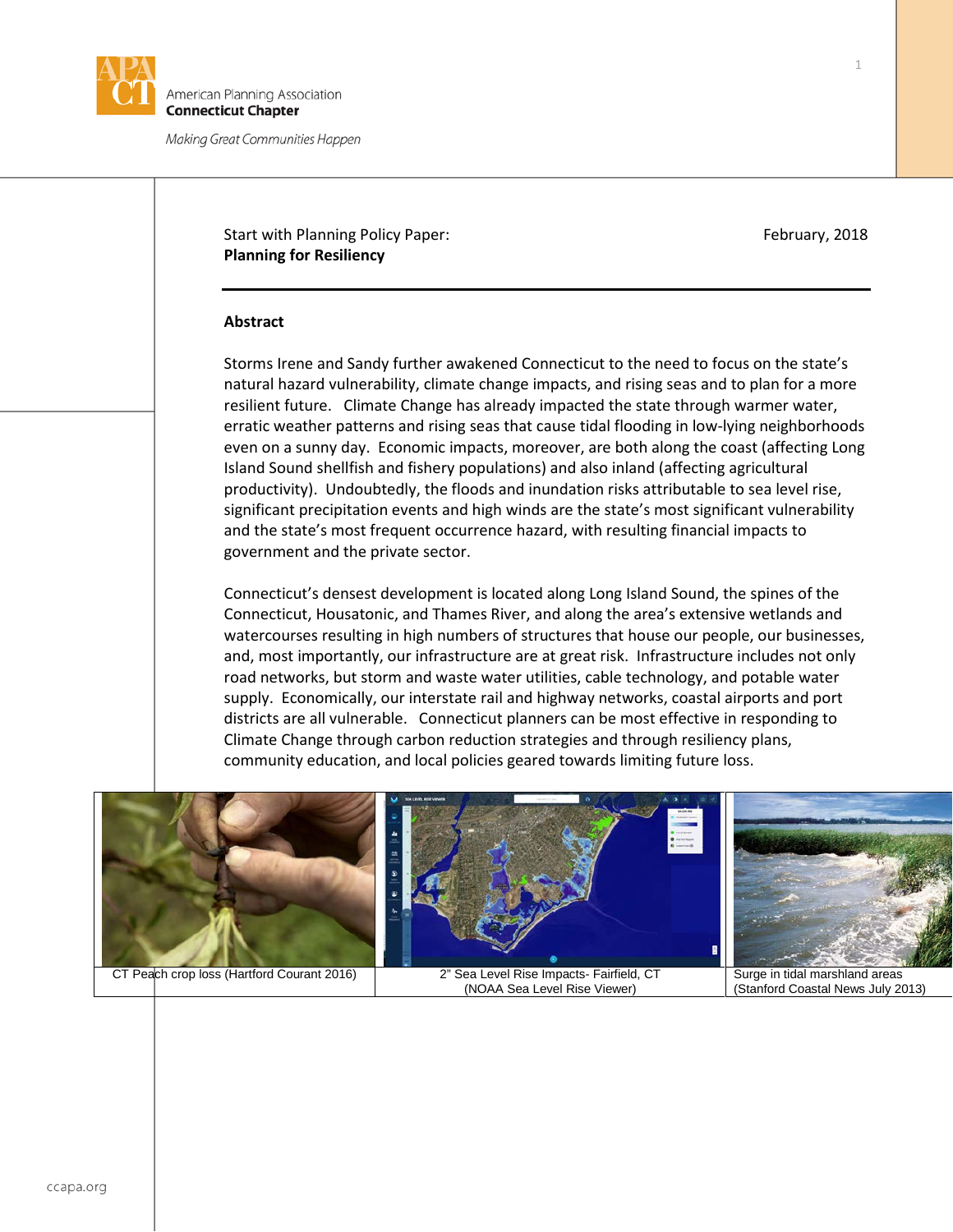

## **Resiliency Planning Opportunities**

Local and regional planning documents provide the foundation for implementation of resiliency projects, goals and policies that could ultimately result in funding for more focused planning efforts and projects such as acquisition, relocation, elevation or mitigation for infrastructure. The following planning documents provide opportunities to identify risk areas and establish goals to assist communities in their resiliency efforts.

- *Plan of Conservation and Development (POCD)* State Statute requires updating local Plans of Conservation and Developments every 10 years and has a mandated sea level rise section for communities adjacent to Long Island Sound. POCDs can include other resiliency discussion as it affects economic development, agriculture, public infrastructure, and housing in vulnerable areas and direct future land use policies to make these areas more resilient. Local planners can also be a partner in including resiliency discussion in Regional POCDs.
- *Hazard Mitigation Plan (HMP)* HMPs are required for municipalities or regions that pursue federal disaster reimbursement or grant funding and allow for communities and regions to identify and plan for the mitigation of multiple natural hazards including Nor'Easters, ice storms and droughts.
- *Coastal Resiliency Plans* Several regional councils of government have initiated this effort with their member towns that specifically examines the sea level rise impacts including the Southern Connecticut Regional Framework for Coastal Resilience cited in the references section.
- *Community Rating System Plans (CRS)* CRS is a voluntary program of the National Flood Insurance Program and can be initiated by local communities or regions to identify efforts to reduce future flood risks through a combination of education and outreach, better floodplain management regulations, implementing best GIS practices, acquisition and open space management in the floodplain, dam safety and management, and storm water information and management. Most importantly communities must develop a Repetitive Loss plan for flood areas that have been damaged by multiple flooding events that shows mitigation progress for these areas over time.
- *Capital Improvement Plans (CIP)* CIPS serve as a local municipality's 5-year funding plan for facilities and infrastructure. Planners can review these plans to ensure that additional new public investment is limited in high-risk areas and future funding is promoted to make structures.
- *Transportation Improvement Plans (TIP)* Housed within regional councils of governments, TIPs represent a 5-year funding plan for local and regional transportation projects. Vulnerable flooding locations, future sea level rise and inundation threats should be part of the discussion to ensure that our at-risk transportation network is resilient from these impacts moving forward. Planners should also review state-funded transportation projects, not included in the TIP, but potentially affected by Climate Change.

### *Hurricane Sandy Impacted:*

- *5 counties*
- *2 tribal nations*
- *12,380+residents (registered for FEMA assistance)*
- *\$11.5 million approved for housing assistance*
- *\$32+ million approved in lowinterest disaster loans*

*CT Natural Hazard Mitigation Plan Update (2014, p.2)*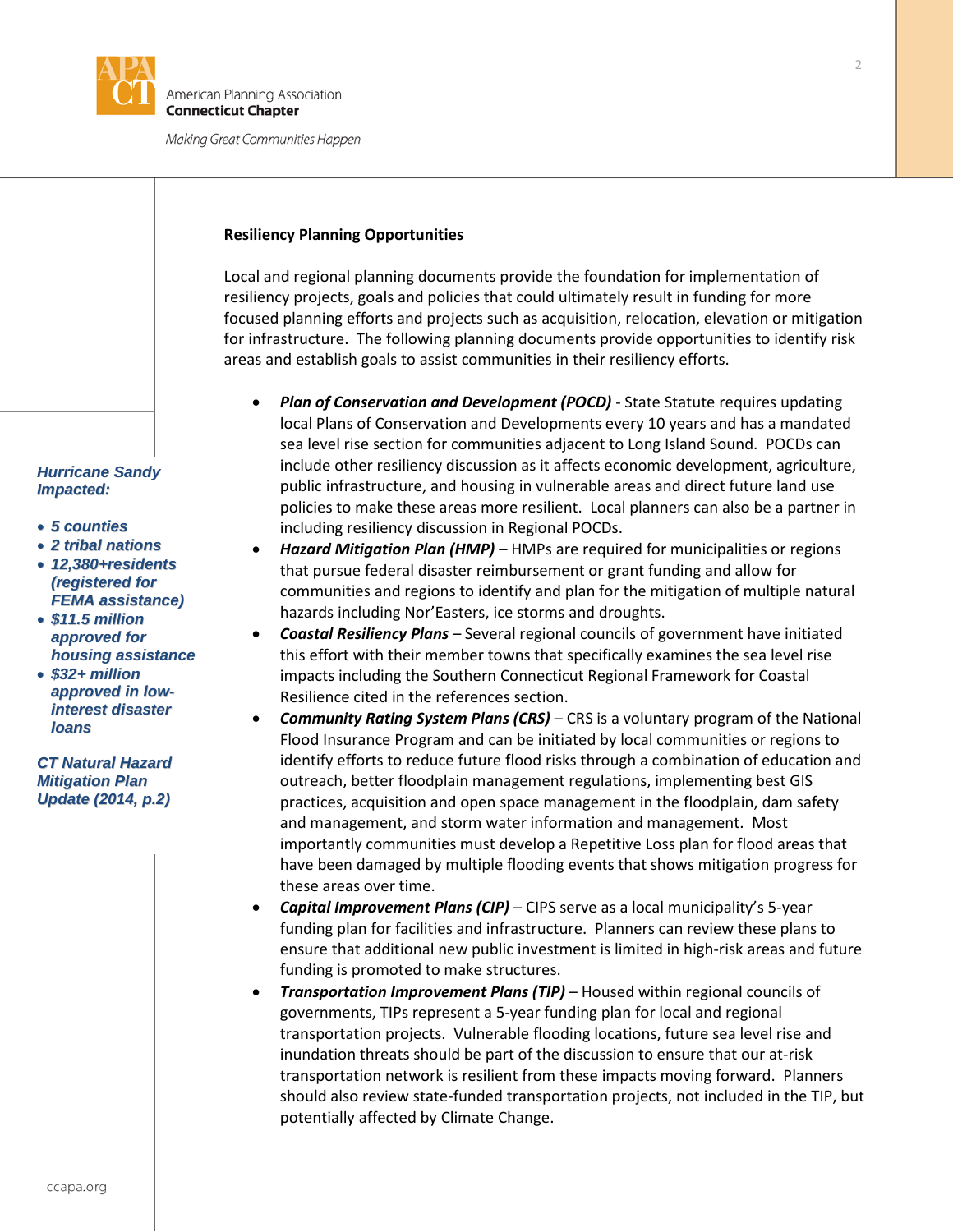



*CIRCA forecasts 50 centimeters or 1 foot 8 inches of sea level rise by 2050 and recommends municipalities use this future inundation height for regulatory and planning purposes in high risk flood areas. (October 2017)*

# **Connecticut's Resiliency Education Resources**

Connecticut has initiated several collaborative efforts that assist planning professionals. These include resiliency planning efforts that providing technical data and community education opportunities as well as a pilot project in a few of our major cities that provides an opportunity to see implementation of a resiliency project in person.

- *Connecticut Institute for Resilience & Climate Adaptation (CIRCA)* Created in 2013, CIRCA is housed at the University of Connecticut and brings together several academic disciplines that can provide the scientific data needed for the state to understand future climate change threats, sea level rise risks, and best resiliency practices moving forward. CIRCA provides a broad range of workshops on projects, planning and new data. <http://circa.uconn.edu/>
- *State Agencies Fostering Resilience (SAFR)* SAFR is a consortium, originally pulled together in a broad coalition of leaders in state policy and management, transportation, economic development, housing, regional COGS, insurance, law, and academic institutions in order to apply for the National Disaster Resilience Competition project for federal funds for Storm Sandy's hardest hit communities in Fairfield and New Haven Counties. SAFR continues to provide workshops and education opportunities in resilience and infrastructure opportunities and their pilot project in Bridgeport.
- *UCONN Center for Land Use Education and Research (CLEAR)* CLEAR provides ongoing educational workshops for local environmental protection and land use decision makers though training and workshops in topics such as Climate Adaptation, Green Infrastructure, Coastal Planning, and others.
- *Environmental Protection Agency's Flood Resilience Checklist* Take the Flood Resilience Checklist to determine your community's preparedness for possible floods. [https://www.epa.gov/sites/production/files/2014-07/documents/flood](https://www.epa.gov/sites/production/files/2014-07/documents/flood-resilience-checklist.pdf)[resilience-checklist.pdf.](https://www.epa.gov/sites/production/files/2014-07/documents/flood-resilience-checklist.pdf)

*"One-third of CT's residents live along the coastline ….with an estimated \$405 billion in insured assets…"*

*The Nature Conservancy's Coastal Resilience web portal*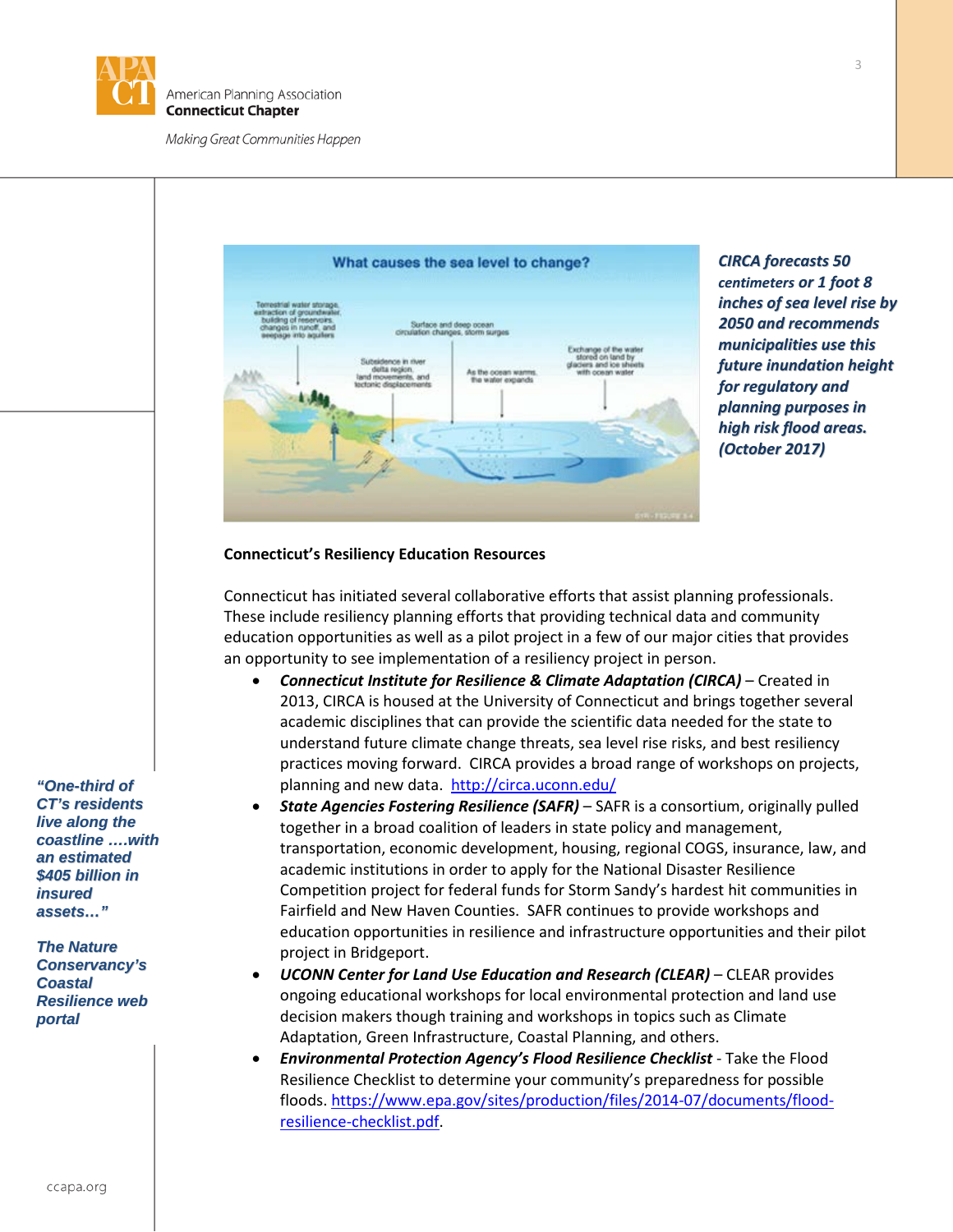

### **Moving Resiliency Policy Forward**

Changing climate threats require updating local, regional, and state land use policies that refocus development in safer areas and – over time – reduce the built environment's vulnerability in higher risk areas. Planners are at the forefront of revising local land use regulations and policy documents to ensure that they move the state forward towards a safer and more vibrant Connecticut.

- *Regionalize Disaster and Mitigation Planning.*Disasters are not limited to local political geographies and planners need to support broadening the discussion. Recent Regional Hazard Mitigation Plans and Coastal Resilience Plans completed by MetroCOG, Southeastern Connecticut Council of Governments, and the South Central Regional Council of Governments are great examples of positive collaborative planning. The Regional Plan Association (RPA) has recently also suggested a Regional Coastal Commission for resiliency planning for the tri-state area. The Coastal Commission may be one of many avenues to develop a dedicated funding stream and statewide system for project delivery.
- **Prioritize Infrastructure Investment.** Even absent future hazard risks, CT's aging and outdated infrastructure needs serious attention. The State and municipalities need to do more than maintain legacy systems of infrastructure—roads, bridges, stormwater, sewers, and other utilities. In these political times with diminishing financial resources, agencies need to review the benefits and costs to maintaining infrastructure in areas that maybe not be accessible long-term due to rising sea level.
	- o *Municipal Precedents* The City of Meriden created a public green space that day-lighted the Harbor Brook and much-needed flood storage. The project has spurred additional downtown development and is a highlight for resiliency projects. [http://www.meriden2020.com/Things\\_To\\_Do/meriden](http://www.meriden2020.com/Things_To_Do/meriden-green-/)[green-/.](http://www.meriden2020.com/Things_To_Do/meriden-green-/) Likewise, the City of Bridgeport, working with the SAFER team, is addressing vulnerable public infrastructure in multiple locations [https://resilientbridgeport.com/.](https://resilientbridgeport.com/)
- *Include Habitat Protection and Regional Fisheries in Resiliency Planning.* Tidal marshlands are the region's fishery nurseries and can only be located along our coastlines. As cited in recent collaborative work by The Nature Conservancy, marshlands also act as important buffers to break down wave energy during storm surge events. As seas rise, housing and other non-water-dependent land uses need to be relocated to accommodate marshland advancement and protect our regional fisheries and natural storm surge protection.
- *Protect Tax Revenue by Promoting Expanded Private Investment out of Future Flood Risk Areas.* SAFR's recommendations (and current housing demand trends) support future economic development activity and alternative housing opportunities in Transit-oriented development areas and higher elevation town centers that are located out of the flood zone or inundation areas. Local zoning regulations need to be revised to support reinvestment in these areas.